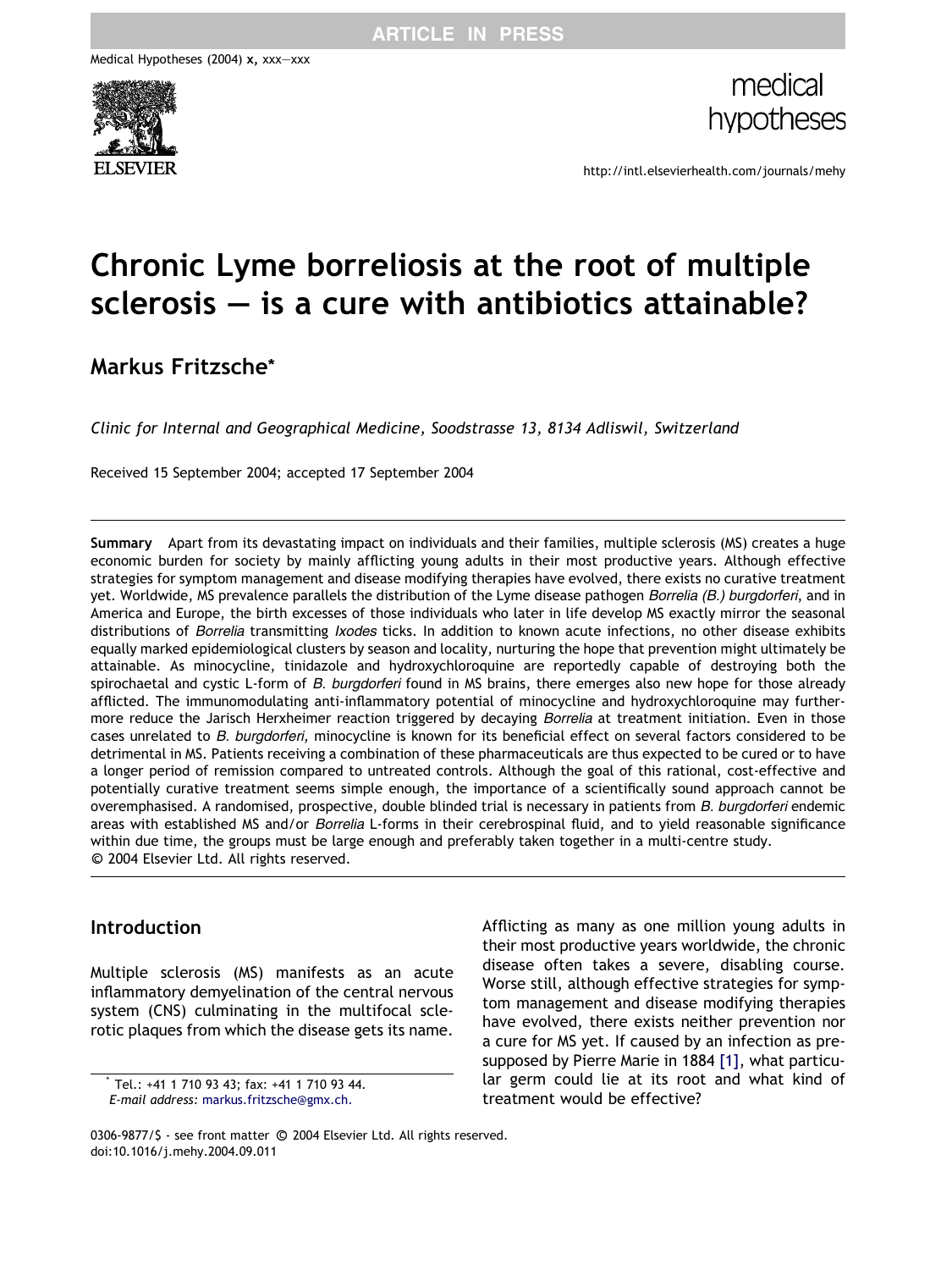In 1901, Robert Koch postulated that for determining the cause of a disease the following conditions must be met: (i) the infectious agent must be found in every case in a logical pathological relationship to the disease and its symptoms, (ii) the agent should occur in no other situation, (iii) it must be isolated and obtained in pure culture, and (iv) when transferred to a susceptible host, preferably an animal from which it can subsequently be recovered, the organism should adequately reproduce the disease process. With respect to the fourth postulate, Koch was aware of the natural constraints and limitations of the experimental approach [\[2\].](#page-9-0)

#### Spirochaetal aetiology

When in 1925 Adams et al. [\[3\]](#page-9-0) inoculated rhesus monkeys with material from patients with MS, spirochaetes emerged in their cerebrospinal fluid after several months. Stained films showed ''several spirochaetes with rather irregular open spirals and varying from 15 to  $20\mu m$  in length and about 1  $\mu$ m in thickness'' in one animal. In the other ''on examination of the fluid from the lateral ventricle immediately after death, a single actively motile spirochaete, similar to those already noted in the first animal, was found on dark-ground examination''.

In contrast to infection with Treponema  $(T.)$  pallidum, which is an obligate human parasite and for which no animal models exist, there are many animal models of Lyme borreliosis under investigation. In some animals, infection with Borrelia spontaneously clears, in others infection clears with antibiotics, while still in others antibiotics contain but never clear the infection. The best animal model for neuroborreliosis is the rhesus monkey (Macaca mulatta). However, for as yet unclear reasons CNS tissues of the rhesus monkey inoculated with B. burgdorferi have all remained culture negative [\[4\]](#page-9-0). Many bacteria including T. pallidum can be visualised by electron and dark-field microscopy, but cannot be grown in culture. Koch's postulates cannot be fulfilled, because it is impossible to experimentally duplicate all the variables that are involved in the disease expression of persistent, difficult- or impossibleto-culture bacteria.

Since the first experimental studies with MS in animals, dark-field microscopy studies of human brains pointed to an aetiological involvement of spirochaetes in MS. As early as 1928, Gabriel Steiner [\[5\]](#page-9-0) demonstrated in the periphery of MS plaques numerous argyrophilic granules. Their polymorphic arrangement was highly reminiscent of neurosyphilis and leptospirosis. ''After an extremely fatiguing inspection of countless slides it was possible to find well-preserved forms, which did not lie in cells and the morphological feature of which had to be specified as nothing else than the one of a spirochaete'' [\[5\]](#page-9-0). These findings were replicated and published by Steiner [\[6,7\]](#page-9-0) on several occasions and by 1952 ''no structures similar to or identical with the spirochaetes have been found in over 250 control cases of diversified diseases other than multiple sclerosis and of normal brains''.

The reported spirochaetes were dismissed by his critics as ''spirochaete-like structures of the tissue proper, such as reticulin fibrils''  $-$  an interesting historical parallel to the first histopathological demonstration of T. pallidum, which met the same ''objection of being reticulin fibres and not spirochaetes'' [\[7\]](#page-9-0). Due to damage to the brain barrier and subsequent invasion into the CNS, or due to heightened susceptibility to infection, it was also contended, the organisms could be contaminants in chronic MS patients with bedsores. A caveat that applies to all infectious pathogens possibly associated with MS, irrespective of whether we regard 'MS' as a disease entity or a set of different aetiologies. The criticism, however, did not account for the limitation of the spirochaetes to acute MS lesions which Steiner obtained from patients who had just died of MS before the autopsy. Nor did it account for the fact that he observed in their brains actively reproducing spirochaetes [\(Fig. 1\)](#page-2-0).

In addition, the so-called myelin sheath destroying spirochaete Spirochaeta myelophtora [\[7\]](#page-9-0) exhibited distinct blebs in the peripheral part of the bacterium ([Fig. 2](#page-2-0), see also [Fig. 3\(](#page-2-0)b)). The argyrophilic granules were in intimate pathogenic relation to the spirochaetal form. Breaking up started with the appearance of a partial thickening and finally the formation of cystic granules of different size. According to Steiner, this sequence of events represented the possible transitional phases from the spirochaete to cyst formation  $-$  later known as Lister or L-forms.

Although still clouded with controversy, a considerable body of clinical evidence supports the concept that these cystic L-forms [\[8\]](#page-9-0) of B. burgdorferi ([Fig. 3\(](#page-2-0)a)) may cause chronic, persistent disease including MS. Even in the absence of antiborrelia antibodies, exposure to stress in the mammalian milieu may trigger the production of membrane bound and possibly secreted L-forms. These cystic forms typically present as argyrophilic granules and relate to the unpredictable appearance of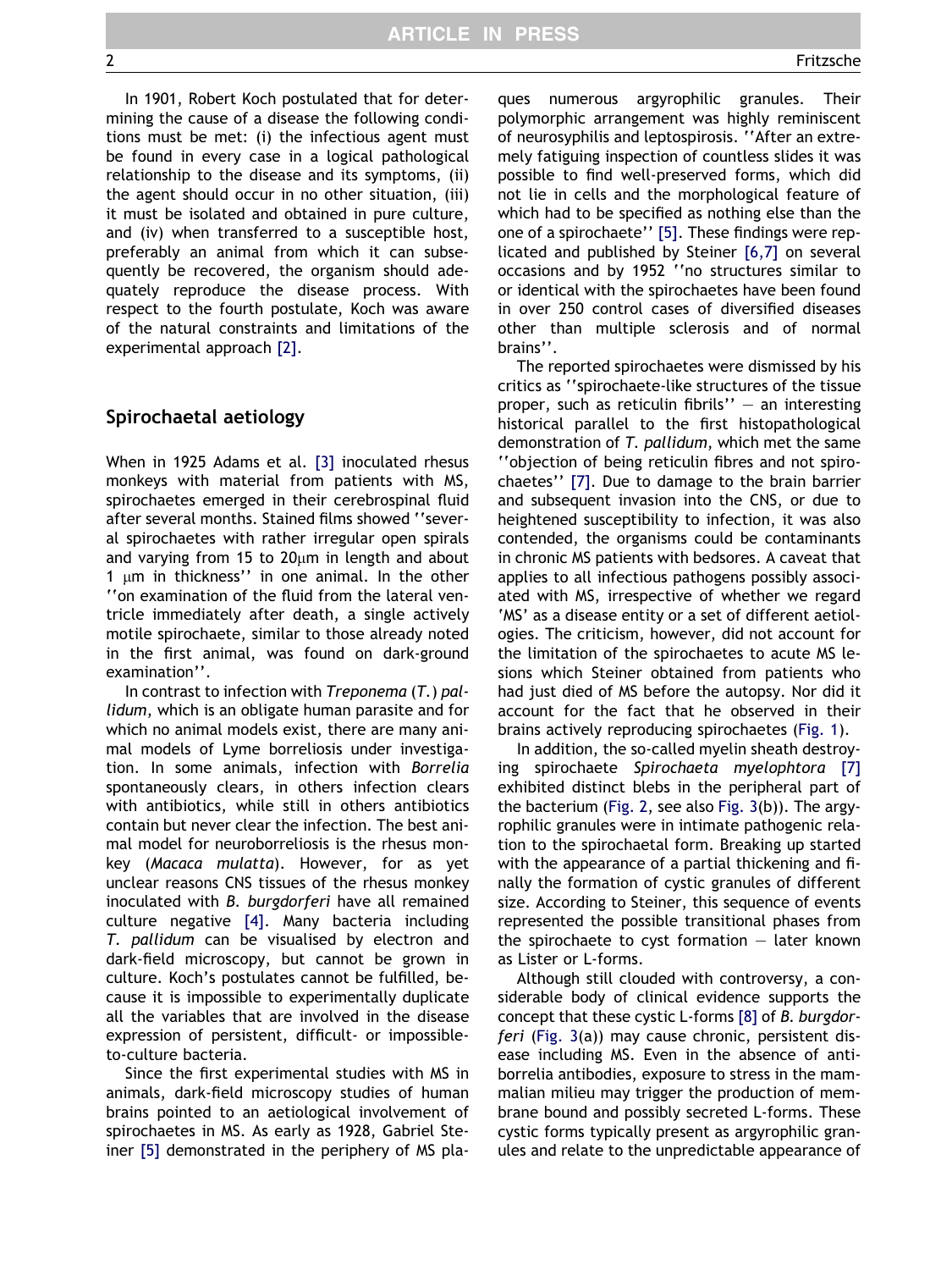<span id="page-2-0"></span>

Figure 1 (a) and (b) Reproducing spirochaetes from MS plaques. As spirochaetes reproduce by transverse fission, the division is preceded by a longitudinal growth of the individual spirochaete. The elongated spirochaetes Steiner observed were mature for fission. Sometimes a very delicate fine filament disclosed the place of final separation, or the two spirochaetes tapered off at their adjacent ends leaving only a short distance between them. Another indication of fission was, according to Steiner, the appearance of two spirochaetes, with their longitudinal axis arranged in nearly parallel direction to each other. In such a case the division may have occurred at a point where both portions of the parent spirochaete were bent to an inclination of nearly 180°. (Reproduced with permission from Der Nervenarzt [\[5\]](#page-9-0) and the Journal of Neuropathology and Experimental Neurology [\[7\].](#page-9-0))

spirochaetes in host tissues [\[9\]](#page-9-0). The blebs, which are often located to the spirochaetal ends, contain plasmid DNA and virulence factors capable of adhering to human endothelial cells [\[10\]](#page-9-0). Once separated from the parent spirochaete, the encysted forms are of low metabolic states as a starvation response retaining the capacity of retransforming into regular, mobile bacteria in better times. In



Figure 2 (a) and (b) Spirochaetes from MS plaques exhibiting blebs. (Reproduced with permission from the Journal of Neuropathology and Experimental Neurology [\[7\]](#page-9-0).)

the first half of the 20th century, an alternative viewpoint was that these blebs or 'gemmae' represented another stage of the life cycle of spirochaetes. This actually encouraged the early classification of borreliae as protozoans [\[10\]](#page-9-0). However, as Steiner noted [\[7\],](#page-9-0) the specific argyrophilia of the spirochaetal surface is common to bacterial but not to protozoan surfaces, and in addition to immunohistological methods, silver impregnation is still a routinely employed technique for demonstrating spirochaetes in host tissues. More recently, neuropathologists documented the presence of cystic structures suggesting that MS patients are chronically infected with a spirochaete, most likely B. burgdorferi [\[11\]](#page-9-0), the causative agent in Lyme disease [\(Fig. 4](#page-3-0)).



Figure 3 Spirochaetal and L-forms of B. burgdorferi. Note the cystic structures representing L-forms (a) and blebs (b) adherent to a spirochaetal form of B. burgdorferi. The bar represents 200 nm. (Reproduced with permission from Infection [\[8\].](#page-9-0))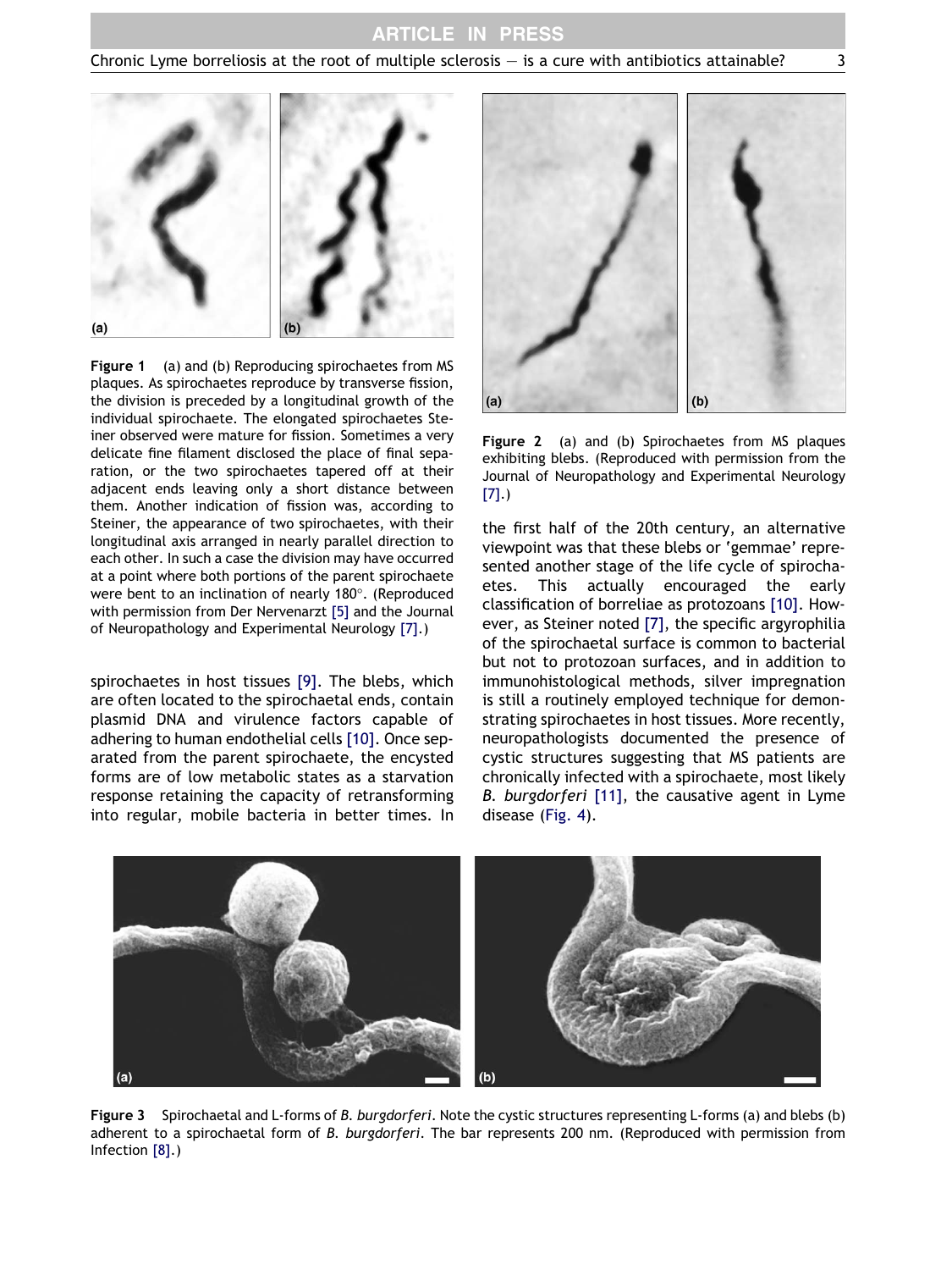<span id="page-3-0"></span>Despite oscillating ''spirochaetes of the Borrelia type'' (Fig. 5(a)) independently and exclusively documented in the cerebrospinal fluid of MS patients [\[12\]](#page-9-0), scepticism prevailed amongst neurologists, and seroepidemiological studies relating B. burgdorferi to MS have produced conflicting results at best. These, however, come as no surprise. When entering their hosts, spirochaetes including B. burgdorferi often undergo extensive antigenic and metabolic changes, which appear to prevent them from being recognised by the host's immune system. For this reason it is often difficult, if not impossible, to reach a conclusive diagnosis for several reasons even with respect to clinical Lyme borreliosis [\[8,13\]](#page-9-0).

Although prone to be dismissed as 'anecdotal', a case report makes perfect sense with regard to reconversion of L-forms to B. burgdorferi during an acute attack of MS. In a retrospective study on Lyme borreliosis in Italy [\[14\]](#page-9-0), an immunofluorescence-absorbtion titre of 1/64 was found in a serum sample of a patient diagnosed with MS. A serum sample taken from the same patient during an exacerbation of MS converted to a titre of 1/ 256, which suggested the acute attack was directly related to an altered exposure to Borrelia antigens.

The truth resurfaced in 2001 [\[11\]](#page-9-0). Cystic structures originating from spirochaetes were isolated in 8 out of 10 Norwegian MS patients by means



Figure 4 Cystic L-forms of B. burgdorferi. Note the fascinating similarity between (a) the cyst collected from the cerebrospinal fluid of an MS patient, (b) the cyst from the cerebrospinal fluid of a Lyme borreliosis patient with a migrating rash and (c) the cysts of B. burgdorferi grown in vitro. The bar represents 500 nm (EM photographs kindly presented by Øystein Brorson and Sverre-Henning Brorson, 2003). Reproduced with permission (from Fritzsche M. Epidemiological correlation of sporadic schizophrenia to Lyme borreliosis. In: Fatemi SH, editor. Infectious Disease and Neuropsychiatric Disorders, 2005. London: Taylor & Francis, in press).



Figure 5 Spirochaetal forms of B. burgdorferi. (a) Living, partly despiralised spirochaete of approximately 15  $\mu$ m in length collected from the cerebrospinal fluid of an MS patient, (b) 'decaying' spirochaete obtained from an MS plaque, and (c) B. burgdorferi s.s. grown in culture. (Reproduced with permission from Schweizerische Medizinische Wochenschrift [\[12\],](#page-9-0) Der Nervenarzt [\[5\]](#page-9-0) and Virion Laboratories, Zurich/Switzerland, respectively.)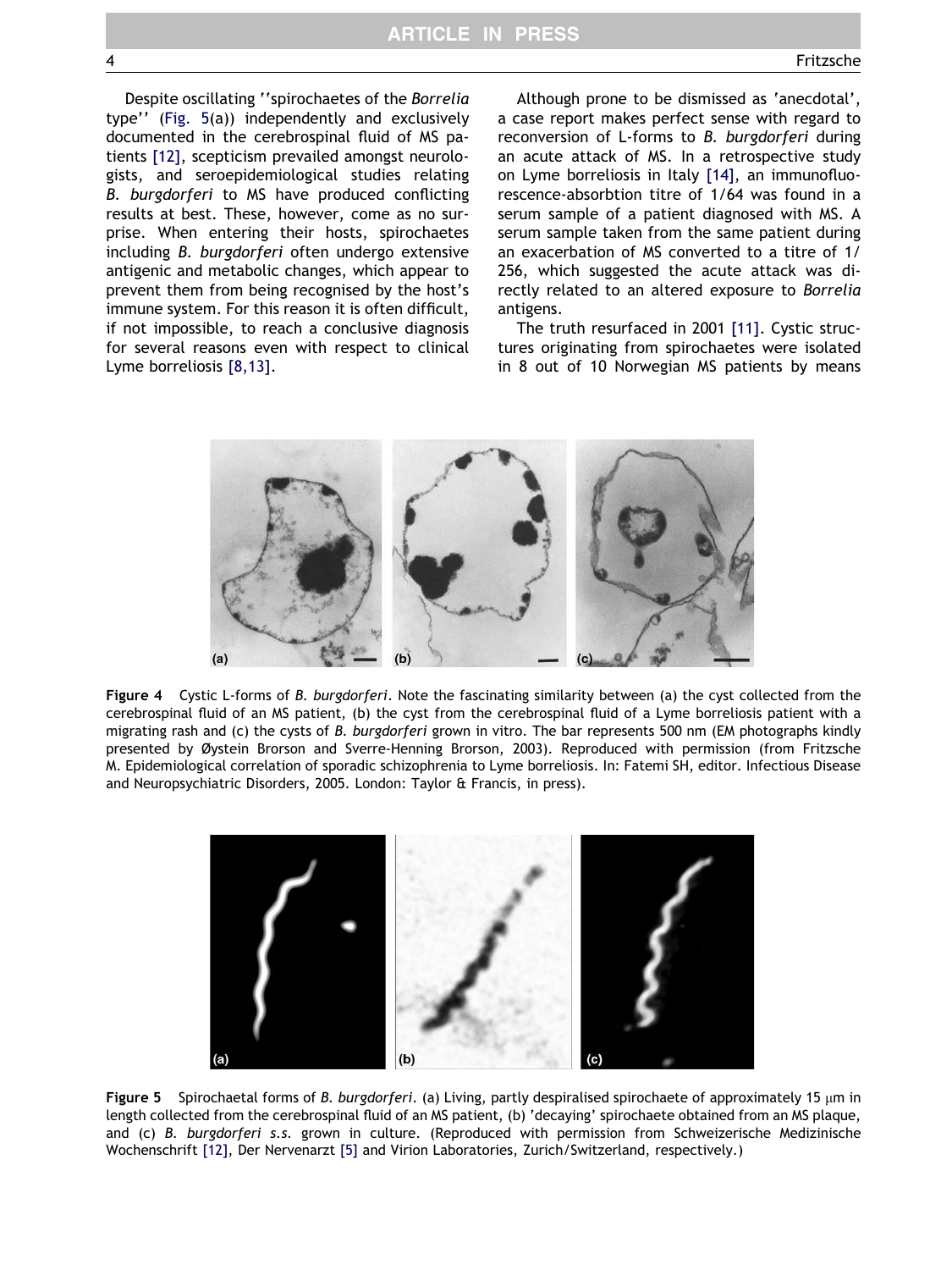of immunofluorescence and in all 10 MS patients by transmission electron microscopy (see [Fig.](#page-3-0) [4\(](#page-3-0)a)) and staining after culture. No such cysts could be observed in the five controls with either method, but the investigators noted a similarity between those found in the MS patients and the cystic forms characteristic of chronic B. burgdorferi infection [\(Fig. 4](#page-3-0)(b)). More significantly, the cysts of the MS patients exhibited positive reactions to anti-borrelia antiserum and after culturing ([Fig. 4](#page-3-0)(c)), curved spirochaete-like bacteria emerged and these structures could be propagated [\[11\].](#page-9-0) Albeit limited in the number of patients, the first, second and third of Koch's postulates were thus fulfilled and the microbiological evidence based on solid ground. The authors also observed that transformation of the B. burgdorferi to cystic forms occurred invariably and rapidly after incubation in cerebrospinal fluid (CSF) and that they could be reconverted to spirochaetes if the conditions became favourable. The MS patients in this Norwegian study in fact originated from a well-defined area where Lyme borreliosis as well as MS is endemic. Clinically, all of them had relapsing remitting MS according to Poser's criteria [\[11\]](#page-9-0).

In spite of numerous reports about a possible association between MS and chronic infection with B. burgdorferi, which in its chronic form is supposed to be an autoimmune disease triggered by these spirochaetes [\[15–18\]](#page-9-0), the same counter-arguments re-emerged. ''Whether this infection really was B. burgdorferi and whether it occurred before or after the onset of multiple sclerosis cannot be determined from this study and indeed, given current methodology, it is difficult to imagine how this could be determined'' [\[19\]](#page-9-0). In such a situation, technology plays a lesser role and the art of epidemiology prevails.

# Epidemiological correlation

#### Ixodes ticks, Borrelia burgdorferi and MS

Additional constraints usually determined by probabilistic approaches are known as risk factors, and these we assume  $-$  with a leap of faith  $-$  to be causative. Worldwide, MS prevalence parallels B. burgdorferi sensu lato (s.l.) endemicity, and in America and Europe, the birth excesses of those individuals who later in life develop MS exactly mirror the seasonal distributions of B. burgdorferi transmitting Ixodes ticks at the time of birth [\[20\]](#page-9-0) [\(Fig. 6](#page-5-0)).

The arrows on [Fig. 6](#page-5-0) represent the migratory routes of seabirds, if a number of species such as puffins and seagulls are taken together. To avoid very cold and hot weather, seagulls usually move parallel to latitude or they simply disperse over comparatively short distances along rivers. Although epidemics of MS have been attributed to changes in ascertainment or better diagnosis, particularly of more benign cases in the post-war era, another common setting for MS is proximity to islands or coastal areas where seabirds nest. At a site near three major seabird colonies in southeastern Alaska, for example, MS was unknown until its first outbreak occurred in 1965. Tunisia, which is reached by European migratory birds introducing Ixodes ticks and B. burgdorferi, scores the highest rate of MS in Africa. And on the Faroes, where Ixodes ticks have reportedly transmitted Lyme borreliosis from seabirds to human bird catchers, MS unfolded after an annulled ban on fowling seabirds during a food shortage in World War II. Mainly responsible for the transhemispheric exchange of B. burgdorferi are puffins or shearwaters. Between September and December, these birds spend their time along the American coast from Rio de Janeiro in the north to the Rio de la Plata in the south. By March and April, the puffins leave their breeding colonies on the Falklands and other islands in the South Atlantic heading northwest across the equator to the rich fishing waters off Newfoundland. By the end of July, they gradually move back across the North Atlantic, where they are often seen around Scotland, Ireland and the Faroes during the traditional puffin-hunting season. In the southern oceans, where the winds blow almost continuously eastwards in the roaring forties and furious fifties, a ringed great puffin has even been found in Australia. Short-tailed puffins are limited to this part of the southern hemisphere, where the birds breed on islands off the coast of New Zealand and Australia, and in Tasmania, as on the Faroes, their so-called mutton-bird chicks are fowled regularly. Although of hitherto unexplained low prevalence, Lyme borreliosis as well as MS can be found in South East Asia, namely in Japan and Taiwan down to the Philippines, where the Wallace Line limits the southward spread of Borrelia harbouring Ixodes ticks. Southern Australia and New Zealand, by contrast, which can be reached directly by polar seabirds carrying B. burgdorferi via the Antarctic, score relatively high rates of MS. Yet even the highest prevalence rate for PR in these communities, largely originating from the UK, is not much more than half the rate in most parts of the British Isles. This difference in relative risk is hard to understand from a purely genetic point of view. But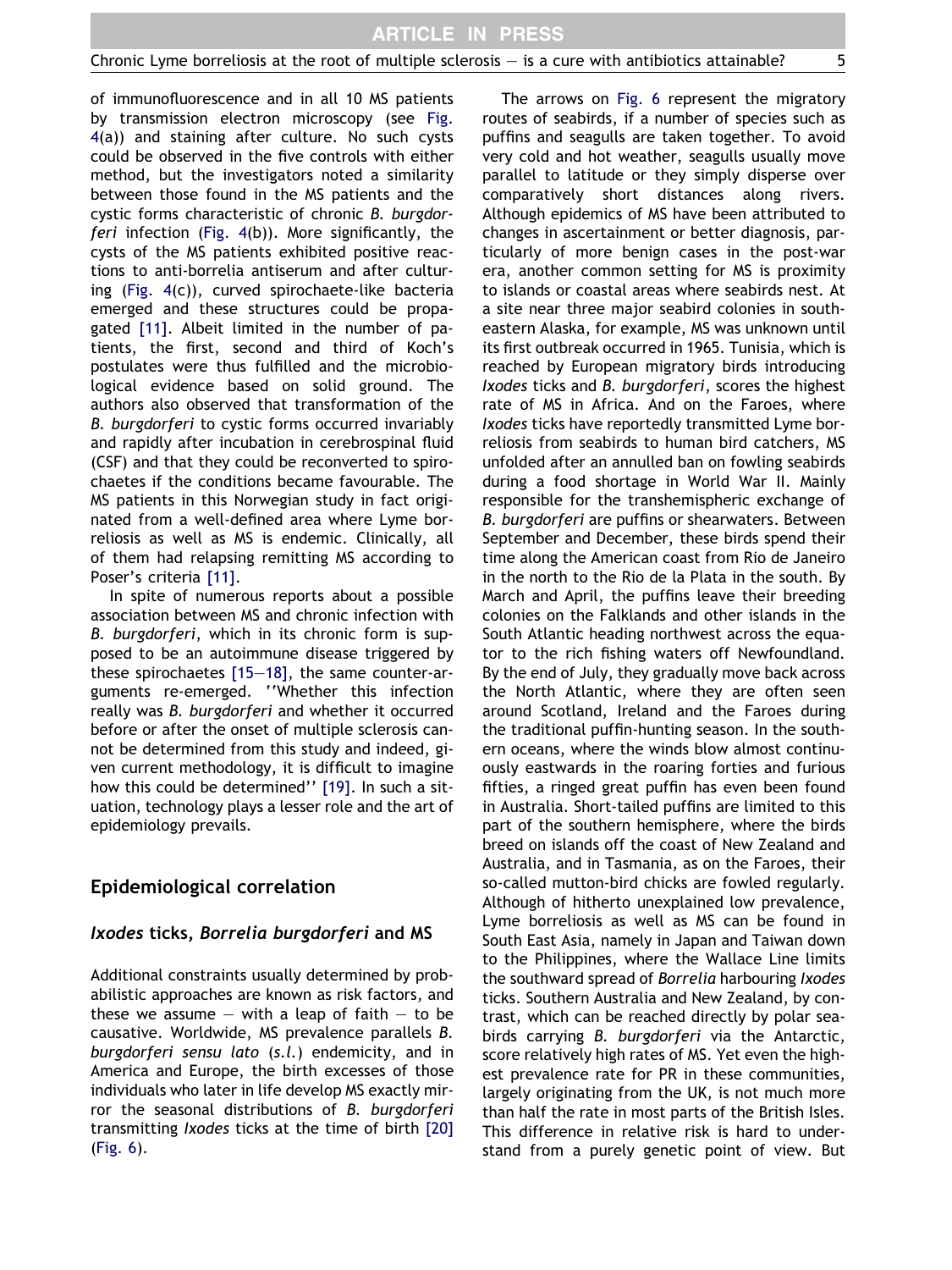<span id="page-5-0"></span>

Figure 6 Geographical and seasonal correlation of multiple sclerosis to Borrelia burgdorferi transmitting Ixodes ticks (adapted from [\[20\]](#page-9-0)).

there is not much room for pure environmentalists either. For New Zealand scores lower MS rates than places in Australia on a comparable southerly latitude, and migratory seabirds introducing B. garinii from the northern hemisphere reach Australia before they reach New Zealand. Likewise, in the US south of the  $37^\circ$  latitude, the prevalence rate of both Lyme borreliosis and MS is significantly lower, as ticks lose their infectious potential for human beings when feeding on endemic lizards. The only notable exception is Florida where migratory seabirds stop over for nesting. In America and Europe, the birth excesses of those individuals who later in life develop MS exactly mirror the seasonal distributions of Ixodes ticks at the time of birth. This seasonal correlation implies  $-$  analogous to the transmission of chronic hepatitis B infection during delivery – that one form of MS is caused by neonatal exposure to maternal B. burgdorferi s.l. infection. Apart from acute infections, no other disease exhibits equally marked clusters by season and locality, nurturing the hope that multiple sclerosis might ultimately be preventable (referenced in [\[20\]\)](#page-9-0).

#### Heat shock protein dependent pathogenesis

Intriguingly, the geographical gradient of MS sharply declines at  $37^\circ$  latitudes, entirely sparing the tropical belt where human treponematoses are endemic (see Fig. 6). In more temperate climates, B. burgdorferi s.l. infection rates of seabird ticks match MS prevalence rates worldwide. This uneven geographical distribution of MS versus endemic treponematoses can be explained by the different expression of heat shock proteins (HSPs), which not only protect from fluctuations in temperature, but also activate host immune defences. Molecular evidence reveals that the pathogenic spirochaetes have circumvented this immunological impasse differently. Whilst in the course of evolution Treponema as an exclusively human pathogen could afford to delete the capacity of heat shock resist-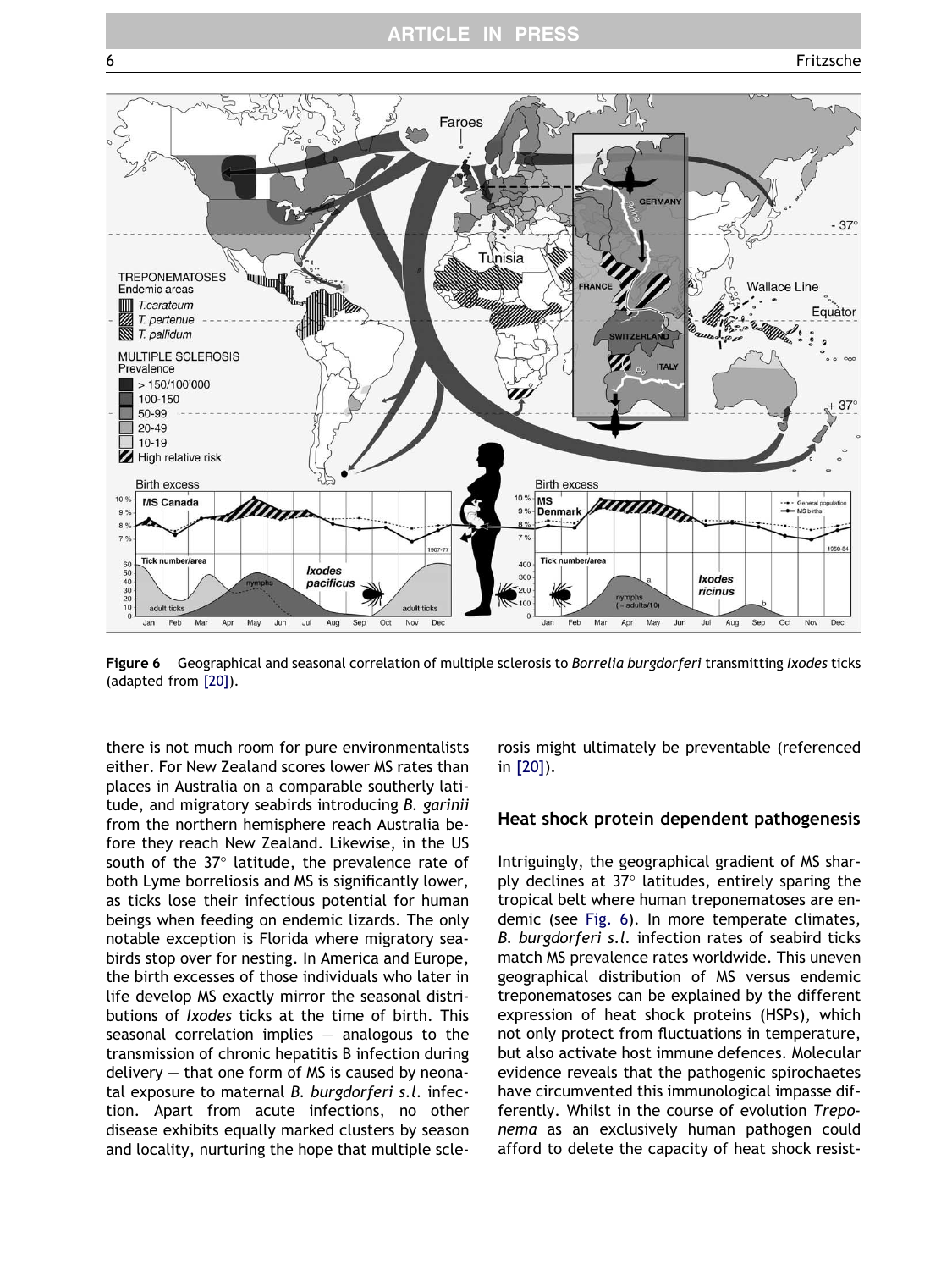ance and thus vector-borne transmission, B. garinii adapted to a broad range of changes in temperature by expressing HSPs. For rapid adaptation to preferentially  $38^\circ$  is critical when transmitted from the tick vector to the human brain as well as warmblooded seabirds with an average temperature of 38° (referenced in [\[20\]\)](#page-9-0).

Treponema pallidum, being exquisitely sensitive to temperature, can be eliminated by malaria-induced fever and this was indeed the standard treatment for cerebral syphilis until penicillin became the established therapeutic choice. Tens of thousands of psychiatric patients were thus healed, and Dr. Wagner-Jauregg rightly won the Nobel Prize for this daring achievement in 1927. The spirochaetal deletion of HSPs is interesting for two other reasons. First, a fundamental tenet of microbial pathogenesis holds that bacterial pathogens must overcome host iron limitation to establish a successful infection, and HSP90 is reportedly linked to membrane bound iron metabolism [\[21\]](#page-9-0). While maintaining the genetic expression of most heat shock proteins [\[22\]](#page-9-0), B. burgdorferi has bypassed this host defence by eliminating the need for iron [\[23\]](#page-9-0) and HSP90 [\[24\]](#page-9-0). Second, in order to become functional and virulent, intracellular pathogens (like B. burgdorferi) sequester cytosolic HSP90 and other HSPs in membrane bound complexes from their human host [\[25,26\]](#page-9-0). Not surprisingly, auto-antibodies can therefore be demonstrated against HSPs during such infections [\[27,28\]](#page-9-0), as well as in patients suffering from MS [\[29\].](#page-9-0)

#### Pathological correlate

Although still a controversial issue, molecular mimicry of Borrelia epitopes are supposed to misdirect antibodies against host tissues [\[15–17,29,30\]](#page-9-0). The tick-borne pathogen must avoid being destroyed by the immune response while maintaining access to a new host, and protracted antigenic exposure destabilises the immune system. The mechanisms of tissue damage in autoimmune diseases are essentially the same as those operative in other inflammatory disorders including chronic infections. In MS the immunologic response simply persists because the immune system is not able to remove the offending agent from the body. Worse still, hitherto hidden auto-antigens are released from damaged tissues thus amplifying the auto-aggressive response.

The CNS consists of numerous candidate autoantigens, among which are major myelin constituents including the myelin basic protein and several members of the HSP family, among which HSP70 is involved in myelin folding [\[31\].](#page-9-0) MS lesions also contain T-lymphocytes which have been suggested to attack oligodendrocytes expressing HSPs. In the complete collection of proteins extracted from MS-affected myelin, however, the dominant human antigen appears to be  $\alpha$ B-crystallin [\[32\].](#page-9-0) Within demyelinating MS lesions, this small HSP is present at enhanced levels in the cytosol of oligodendrocytes and astrocytes, where it is up-regulated at the earliest stages of pathologic formation and where its expression correlates with immunologic activity. Histologically located in close proximity to T cells, perivascular macrophages not only express MHC receptors. Inside its lysosomal vesicles macrophages also harbour aB-crystallin HSP, a reason why these macrophages have been suggested to present myelin-derived HSP to infiltrating T cells [\[33\]](#page-10-0). The expression of  $\alpha$ B-crystallin is thus unlikely on its own to trigger demyelinating autoimmunity, but may, according to the authors, contribute to the amplification of local inflammatory responses in parallel with stress-producing events such as local immune responses to infectious antigens [\[34\].](#page-10-0)

The cardinal features of pathology in MS are inflammatory demyelination with relative but not complete preservation of axons and astrocytic gliosis culminating in the multifocal sclerotic plaques. Inflammation increases the permeability in the blood–brain barrier (BBB) as the earliest detectable sign in MS followed by a focal infiltration of lymphocytes around small blood vessels in the brain and spinal cord [\[35,36\]](#page-10-0). As most infectious agents are assumed to enter the CNS from the bloodstream, it is tempting to speculate that these inflammatory cells are at the onset of MS reacting against foreign antigens located in the CNS.

There are several anatomical features of the nervous system that influence immune responses to CNS infection. These include the BBB, which stands as a physical barrier against the passage of immune elements from the periphery into the CNS, the Virchow-Robin spaces surrounding blood vessels that penetrate into the brain where important immunological reactions occur, and CSF recirculation pathways, which may disseminate microorganisms via particular routes throughout the neuraxis. Effective immunologic defence is in fact limited to the Virchow-Robin spaces which contain macrophage-like cells with phagocytic and antigen-presenting capacities that are normally not found within the brain parenchyma itself. Cerebrovascular endothelial cells maintain tight intercellular junctions and very low rates of vesicular transport across dense basement membrane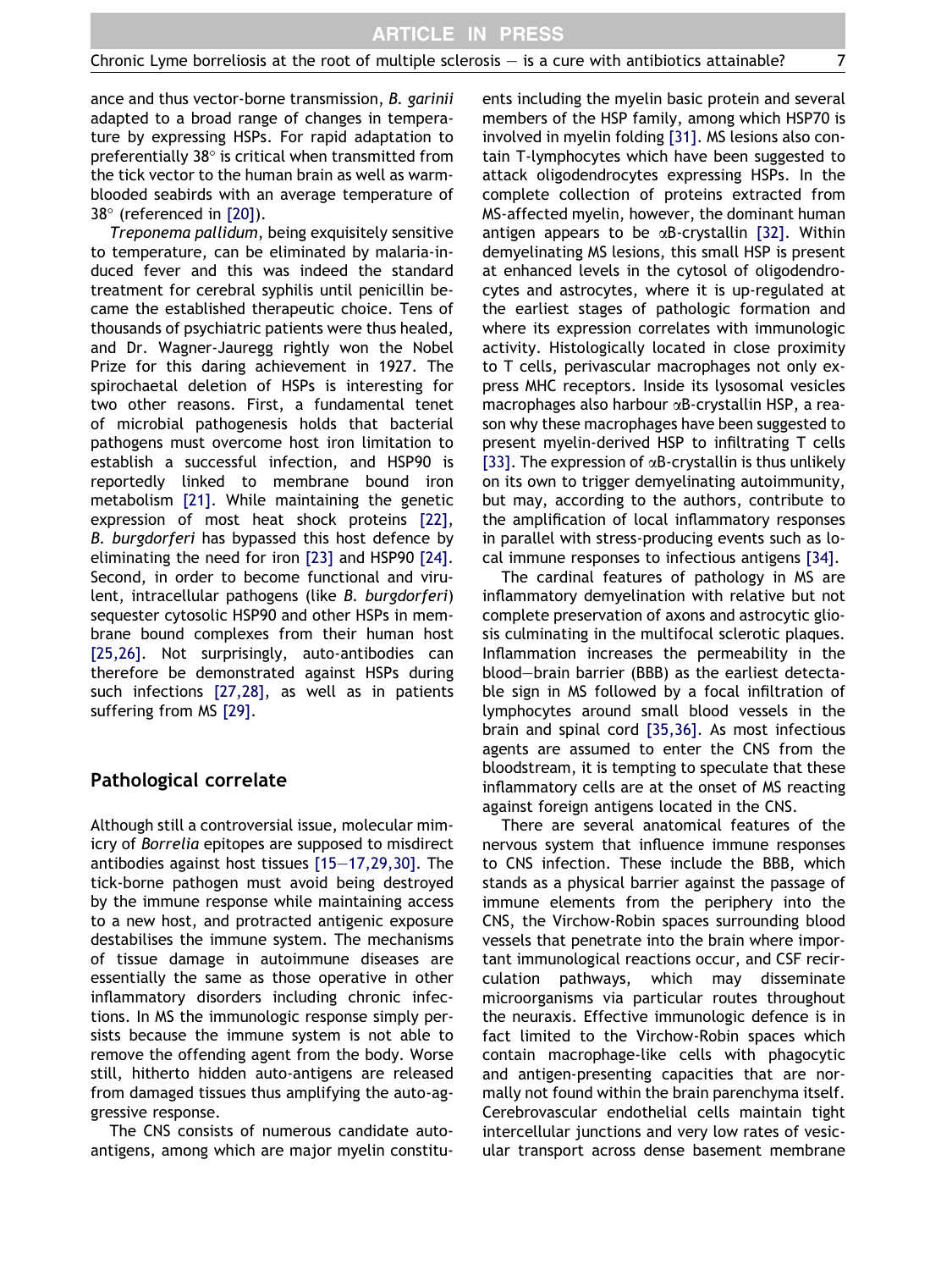that differentiate them from the more permeable endothelium found in other tissues. Under these circumstances, the BBB generally prevents the entry of infectious pathogens, inflammatory cells, and circulating proteins such as antibodies and cytokines into the CNS. Infectious pathogens circulating in the bloodstream are thus effectively excluded from the brain. If the BBB is breached, however, the pathogens often take firm hold within the CNS, where the intrinsic immune capacity of neural tissues is limited and where effective host responses must surmount the BBB from the periphery. While this minimises the risk of CNS autoimmunity, it may also allow infectious pathogens to remain sequestered behind the BBB and hidden from the immune system [\[37\].](#page-10-0)

The brain parenchyma itself has a surprisingly deficient capacity to initiate a primary immune response. The paucity of major histocompatibility (MHC) antigen expression within the CNS, particularly of neurons, limits direct T-cell mediated clearance of intracellular pathogens and may thus predispose to chronic or relapsing neurological infections. CSF is produced by cells of the choroid plexus within the ventricles of the brain. Its protein content, including antibodies and complement which are the primary immune mediators at baseline, are present at less than 1% of circulating blood levels. Worse still, CSF contains abundant nutrients such as glucose and amino acids on which most infectious pathogens depend. This fluid normally circulates within the subarachnoid space, thus disseminating invading microorganisms throughout the neuraxis [\[37\]](#page-10-0). Not surprisingly after all, the majority of plaques tend to be periventricular in distribution, although any part of the CNS can be affected in MS and despite the fact that the initial lesion is frequently obscured by large confluent lesions [\[5\].](#page-9-0)

#### Therapeutic implications

One of the greatest triumphs of epidemiology stems from the control of cholera before the responsible organism, let alone its pathogenesis had been identified. Major progress in prevention is thus possible by focusing on those variables that are known and can be influenced. To reduce the risk of chronic spirochaetal infection and to prevent future generations from being afflicted by MS, public awareness is warranted. Since both tinidazole [\[38\]](#page-10-0) and hydroxychloroquine (HCQ) are effective against L-forms of B. burgdorferi [\[39\],](#page-10-0) there also emerges new hope that a curative treatment might ultimately be attainable. So why not prescribe tinidazole or HCQ so as to eradicate B. burgdorferi in at least one form of infectious MS?

# Antibiotic effects of tinidazole on Borrelia L-forms

Protozoa such as Toxoplasma gondii may establish latent CNS infection in the form of inert cysts that evade host immune clearance. It is also known that B. burgdorferi is capable of adopting cystic L-forms both in vivo and in vitro when exposed to antibiotics [\[8\].](#page-9-0) This phenomenon, combined with the ability of the cysts to reconvert to mobile spirochaetes [\[11\],](#page-9-0) may explain the frequent reactivations of the disease after an illusionary 'cure'. Recently, B. burgdoferin L-forms were thus exposed to tinidazole [\[38\]](#page-10-0), a 5-nitroimidazole antibiotic which exhibits selective activity against anaerobic bacteria and an excellent capacity to pass the BBB [\[40\].](#page-10-0) Having a low molecular weight it also penetrates cystic cell membranes. The accumulation in susceptible microorganisms is mediated by a reduction of the tinidazole molecule to reactive intermediates, and when the intracellular concentration decreases more tinidazole can enter the cell [\[40\].](#page-10-0) The production of blebs subsequently decreases and the cystic structures of B. burgdoferin dissolve [\[38\].](#page-10-0) This observation suggests that tinidazole in combination with a spirochaetocidal antibiotic could eradicate both cystic and mobile forms of B. burgdorferi in the treatment of chronic Lyme disease and MS.

# Antibiotic and anti-inflammatory and effects of hydroxychloroquine

Since antimalarials are known to eradicate biologically active structures after penetrating cyst walls of protozoa, Brorson and Brorson [\[39\]](#page-10-0) studied the susceptibility of cystic forms of B. burgdorferi to HCQ. In the presence of high concentrations of HCQ, they found that the amount of RNA decreased significantly and spirochaetal structures did not develop or they dissolved inside the cysts.

To my knowledge, only few human patients suffering from chronic Lyme borreliosis or MS have been treated with antimalarials. However, a sick horse with serologically confirmed borreliosis promptly improved upon treatment with HCQ (personal communication, Patric Luder, Pferdeklinik Cronau, Germany, 2003). The principle mechanism of HCQ relates to the intracellular alteration in pH, by which it interferes with the function of highly acidic compartments such as lysosomes. At a neutral serum pH, the uncharged, lipid soluble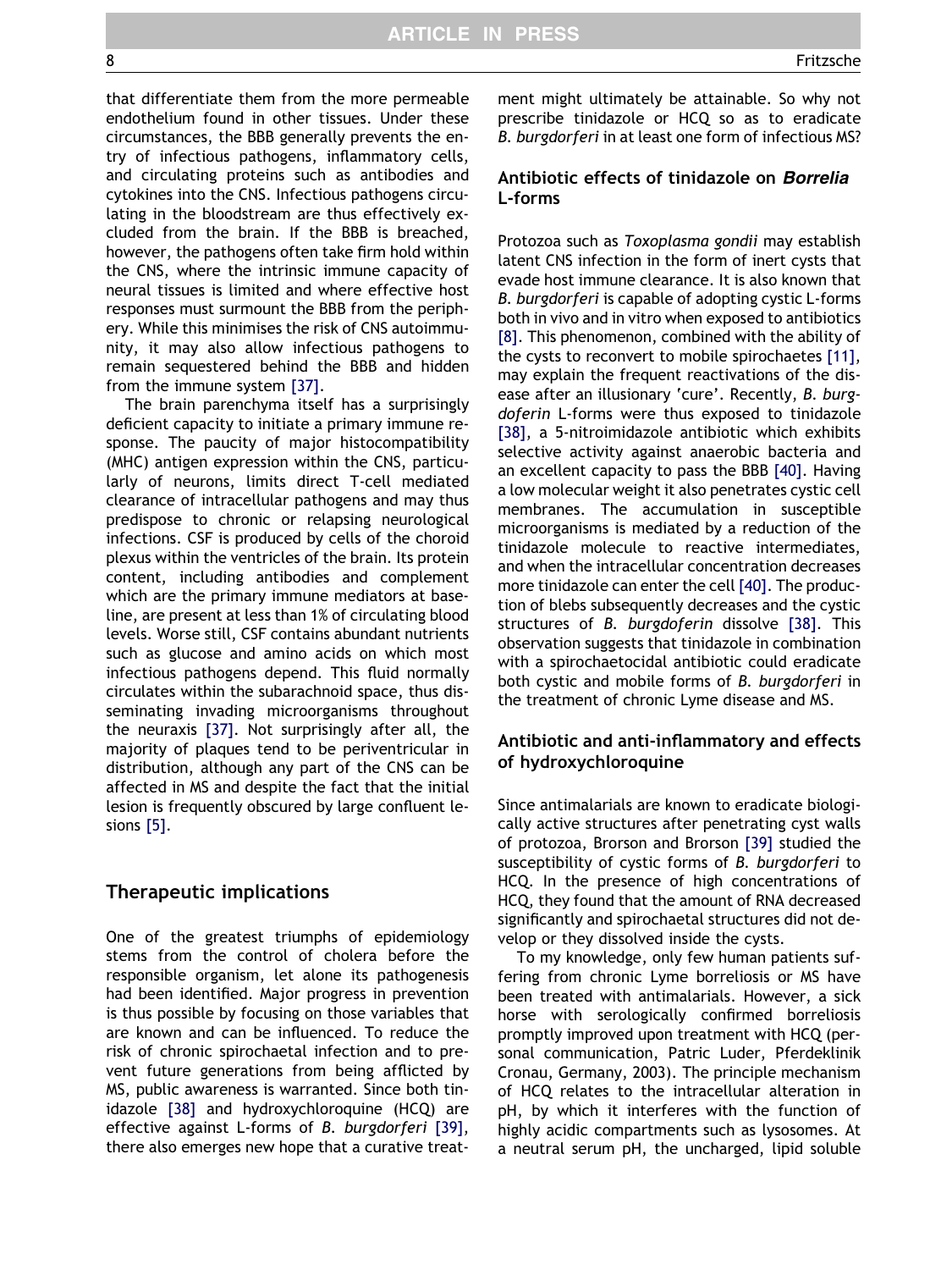form of HCQ readily permeates the cell membrane. With the subsequent acquisition of a second proton to produce a positively charged molecule, insoluble in lipid and incapable of passing back across the vesicle membrane, the pronated form remains trapped. As more hydrogen ions are pumped into the vesicles by ATP-dependent channels, more of HCQ will diffuse from serum into the cyst amounting to an over 100-fold excess concentration of the drug. These high concentrations of HCQ are known to inhibit RNA and DNA synthesis by complex formation and binding to DNA templates (referenced in [\[39,41,42\]](#page-10-0)).

As the encysted forms are susceptible to HCQ at concentrations achievable in vivo and intracellularly at normal body temperature, HCQ alone may be sufficient in the treatment of intracellular cystic forms of B. burgdorferi. However, in order to eradicate also its mobile spirochaetal forms, which according to Steiner [\[5–7\]](#page-9-0) and Simons [\[12\]](#page-9-0) might play a specific pathogenic role during acute relapses of MS, a therapeutic combination of HCQ and minocycline is preferable to the application of HCQ alone. Conversely, the combination of minocycline plus HCQ or tinidazole is preferable to the application of minocycline alone, particularly in those forms of persistent Lyme borreliosis in which the dormant L-forms have developed antibiotic resistance. Examples for the effectiveness of therapeutic synergy are furthermore provided by the antiviral therapies against HIV infection or the combination of the immunosuppressive regimes routinely used in transplantation. As both pharmaceuticals, HCQ [\[42–44\]](#page-10-0) and minocycline [\[45\]](#page-10-0), are also well known for their immunomodulating anti-inflammatory effects, they might exert a beneficial effect during the inflammatory phase of MS. In addition, the potentially harmful Jarisch Herxheimer reactions which can be triggered by decaying Borrelia at treatment initiation may be reduced by these drugs.

#### Antibiotic and anti-inflammatory effects of minocycline

Minocycline, which is known to effectively penetrate the BBB and to eliminate B. burgdorferi by its antibiotic effect [\[46–48\],](#page-10-0) also impacts on several factors considered to be detrimental in MS [\[45\].](#page-10-0) Due to its chelating property, minocycline is a direct inhibitor of matrix metalloproteinase (MMP) activity by complex formation, and the reduction of MMP-9 decreases the transmigration of T cells across the matrix barrier of the

brain. In addition, minocycline has been shown to attenuate both mild and severe experimental autoimmune encephalomyelitis in mice, an animal model of MS. In further support of a pathogenic role for MMP-9, young mice genetically deficient of MMP-9 are relatively resistant to EAE (referenced in [\[45\]](#page-10-0)).

MMP-9 elevation is apparently dependent on cell accumulation in the CSF and thus rather a consequence than a prerequisite for cellular invasion [\[49\]](#page-10-0). B. burgdorferi, being non-toxic to neurons and unable to express MMP activity directly, is able to induce the expression of MMP-9 by primary neural cultures [\[50\].](#page-10-0) However, since MMPs can digest myelin basic protein [\[51\],](#page-10-0) Borrelia is thought to promote CNS injury by indirectly binding and inducing the expression of MMPs at glial [\[52\]](#page-10-0) and other neuronal cells. Digestion of the brain extracellular matrix could thus facilitate the migration and dis-semination of B. burgdorferi within the CNS [\[53\]](#page-10-0). Not surprisingly after all, elevated levels of cerebrospinal MMP-9 have been reported in the course of various pathological processes including Lyme borreliosis [\[53\]](#page-10-0) and MS [\[54,55\]](#page-10-0).

It is well known that in patients with rheumatoid arthritis, minocycline improves laboratory parameters of disease activity, especially the acute-phase reactants and rheumatoid factor levels in the serum. Minocycline also suppresses the activation of microglia and this has been thought to be the mechanism by which it is neuroprotective in focal or global ischaemic models of stroke. Minocycline has also been reported to inhibit the expression of caspase delaying mortality in a transgenic mouse model of Huntington's disease, and in a model of Parkinson's disease the antibiotic reportedly protects against pharmacologically induced neurotoxicity. The most promising properties of minocycline, however, are the ones that favour its use in MS (referenced in [\[45\]](#page-10-0)).

# Conclusion

In cases of latent or overt multiple sclerosis, there exists a problem. Its course presents over such remarkable variability over time or between events that uncontrolled clinical studies appear unacceptable. It should also be made clear whether we intend to address symptoms or cure the underlying disease, and whether the possible benefits would outweigh the side effects of a novel therapeutic intervention. Although these criteria seem simple enough, the importance of a scientifically sound approach cannot be overemphasised. A random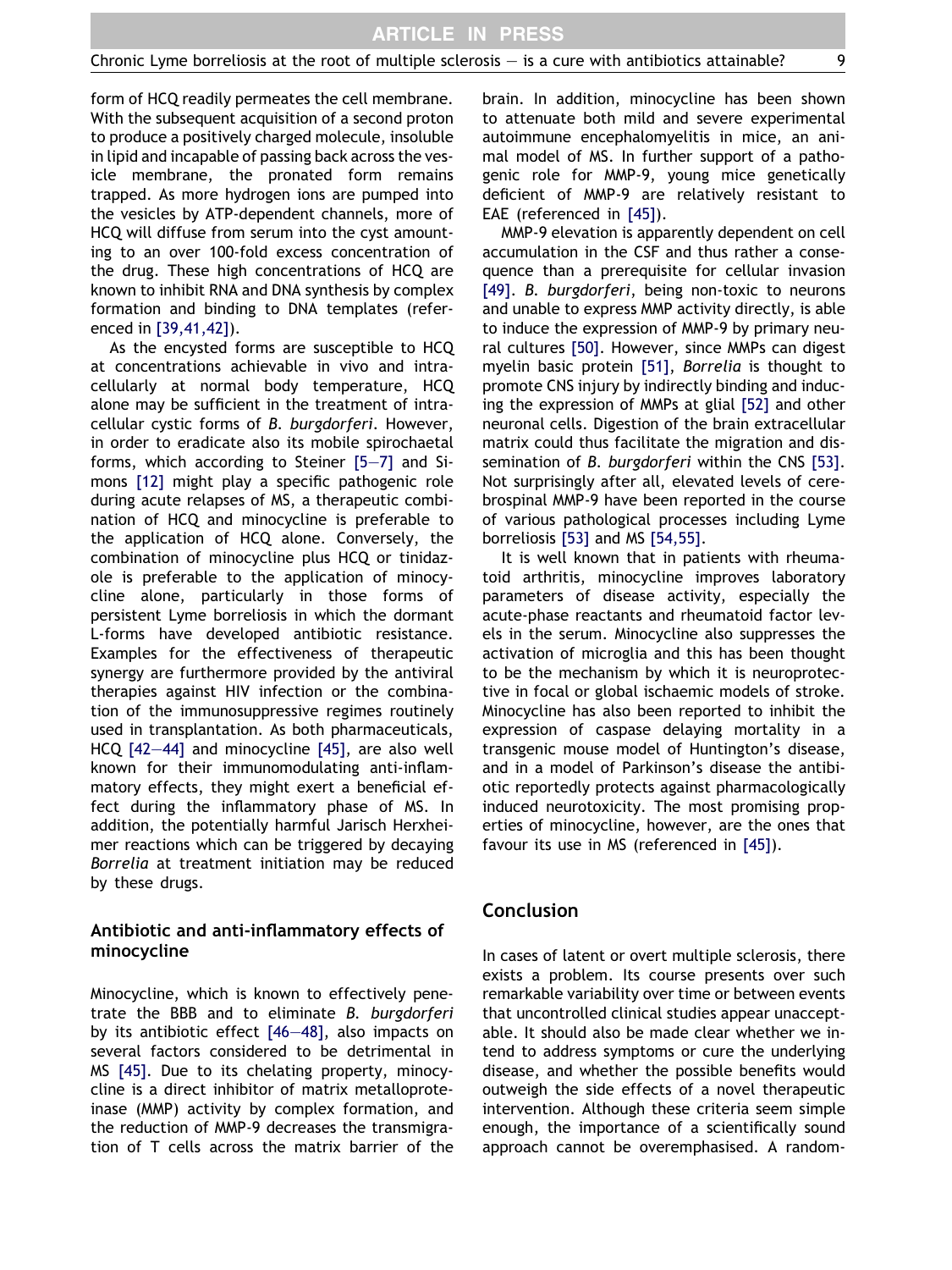<span id="page-9-0"></span>ised, prospective, double-blinded trial with tinidazole or HCQ in addition to a spirochaetocidal antibiotic such as minocycline would be indispensable in patients from B. burgdorferi endemic areas with established MS and/or Borrelia L-forms in their cerebrospinal fluid. However, to yield reasonable significance within due time, the groups must be large enough and preferably taken together in a multi-centre study – while there appears an ethical problem for the physician in charge of the individual MS patient. Should we wait for the results of such a study, or does a rational, potentially curative and cost-effective treatment outweigh these caveats?

# Acknowledgements

Many thanks to Øystein Brorson and Sverre-Henning Brorson for all the information and the fantastic photographs taken of the Borrelia burgdorferi L-forms.

#### References

- [1] Marie P. Sclerose en plaque et maladies infectueuses. Prog Med 1884;12:287–9.
- [2] Vasold M. Robert Koch. Heidelberg: Sprektrum der Wissenschaft; 2002.
- [3] Adams DK, Blacklock WS, Cluskiie JAW. Spirochaetes in ventricular fluid of monkeys inoculated from cases of disseminated sclerosis. J Pathol Bacteriol 1925;28:117–8.
- [4] Coyle PK. Lyme disease. In: Asbury AK, McKhann GM, McDonald WI, Goadsby PJ, McArthur JC, editors. Diseases of the nervous system. Cambridge: Cambridge University Press; 2002. p. 1754–65.
- [5] Steiner G. Spirochäten im menschlichen Gehirn bei multipler Sklerose. Der Nervenarzt 1928;8:457–69.
- [6] Steiner G. Acute plaques in multiple sclerosis, their pathogenic significance and the role of spirochaetes as an etiological factor. J Neuropathol Exp Neurol 1952;11: 343–72.
- [7] Steiner G. Morphology of Spirochaeta myelophthora in multiple sclerosis. J Neuropathol Exp Neurol 1954;13:221–9.
- [8] Mursic VP, Wanner G, Reinhardt S, Wilske B, Busch U, Marget W. Formation and cultivation of Borrelia burgdorferi spheroplast-L-form variants. Infection 1996;24: 218–26.
- [9] Domingue Sr GJ, Woody HB. Bacterial persistence and expression of disease. Clin Microbiol Rev 1997;10:320–44.
- [10] Bergström S, Noppa L, Gylfe A, Ostberg Y. Molecular and cellular biology of Borrelia burgdorferi sensu lato. In: Gray O, Kahl O, Lane RS, Stanek G, editors. Lyme borreliosis: biology, epidemiology and control. Wallingford: CAB International; 2002. p. 175–200.
- [11] Brorson O, Brorson SH, Henriksen TH, Skogen PR, Schoyen R. Association between multiple sclerosis and cystic structures in cerebrospinal fluid. Infection 2001;29:315–9.
- [12] Simons HC. Spirochätenbefunde im Liquor bei multipler Sklerose. Schweiz Med Wschr 1957;18:544–5.
- [13] Satz N. Klinik der Lyme-B orreliose. Bern: Hans Huber; 2002.
- [14] Fumarola D. Multiple sclerosis and Borrelia burgdorferi. Lancet 1986;8506:575.
- [15] Martin R, Gran B, Zhao Y et al. Molecular mimicry and antigen-specific T cell responses in multiple sclerosis and chronc CNS Lyme disease. J Autoimmunol 2001;16: 187–192.
- [16] Karussis D, Weiner HL, Abramsky O. Multiple sclerosis vs Lyme disease: a case presentation to a discussant and a review of the literature. Mult Scler 1999;5:395–402.
- [17] Baig S, Olsson T, Hojeberg B, Link H. Cells secreting antibodies to myelin basic protein in cerebrospinal fluid of patients with Lyme neuroborreliosis. Neurology 1991;41: 581–7.
- [18] Reik Jr L, Smith L, Khan A, Nelson W. Demyelinating encephalopathy in Lyme disease. Neurology 1985;35:  $767-9.$
- [19] Wolfson C, Talbot P. Bacterial infection as a cause of multiple sclerosis. Lancet 2002;360:352–3.
- [20] Fritzsche M. Geographical and seasonal correlation of multiple sclerosis to sporadic schizophrenia. Int J Health Geogr 2002;1:5.
- [21] Kovar J, Stybrova H, Novak P et al. Heat shock protein 90 recognized as an iron-binding protein associated with the plasma membrane of HeLa cells. Cell Physiol Biochem 2004;14:41–6.
- [22] Fraser CM, Casjens S, Huang WM et al. Genomic sequence of a Lyme disease spirochaete, Borrelia burgdorferi. Nature 1997;390:580–6.
- [23] Posey JE, Gherardini FC. Lack of a role for iron in the Lyme disease pathogen. Science 2000;288:1651–3.
- [24] Ojaimi C, Brooks C, Casjens S et al. Profiling of temperature-induced changes in Borrelia burgdorferi gene expression by using whole genome arrays. Infect Immunol 2003;71:1689–705.
- [25] Hu J, Seeger C. Hsp90 is required for the activity of a hepatitis B virus reverse transcriptase. Proc Natl Acad Sci USA 1996;93:1060–4.
- [26] Banumathy G, Singh V, Tatu U. Host chaperones are recruited in membrane-bound complexes by Plasmodium falciparum. J Biol Chem 2002;277:3902–12.
- [27] Shanafelt MC, Hindersson P, Soderberg C et al. T cell and antibody reactivity with the Borrelia burgdorferi 60-kDa heat shock protein in Lyme arthritis. J Immunol 1991;146:3985–92.
- [28] Zhang M, Hisaeda H, Kano S et al. Antibodies specific for heat shock proteins in human and murine malaria. Microbes Infect 2001;3:363–7.
- [29] Cid C, Alvarez-Cermeno JC, Camafeita E, Salinas M, Alcazar A. Antibodies reactive to heat shock protein 90 induce oligodendrocyte precursor cell death in culture: implications for demyelination in multiple sclerosis. FASEB J 2004;18:409–11.
- [30] Aberer E, Brunner C, Suchanek G et al. Molecular mimicry and Lyme borreliosis: a shared antigenic determinant between Borrelia burgdorferi and human tissue. Ann Neurol 1989;26:732–7.
- [31] Aquino DA, Peng D, Lopez C, Farooq M. The constitutive heat shock protein-70 is required for optimal expression of myelin basic protein during differentiation of oligodendrocytes. Neurochem Res 1998;23:413–20.
- [32] Chabas D, Baranzini SE, Mitchell D et al. The influence of the proinflammatory cytokine, osteopontin, on autoimmune demyelinating disease. Science 2001;294:1731–5.